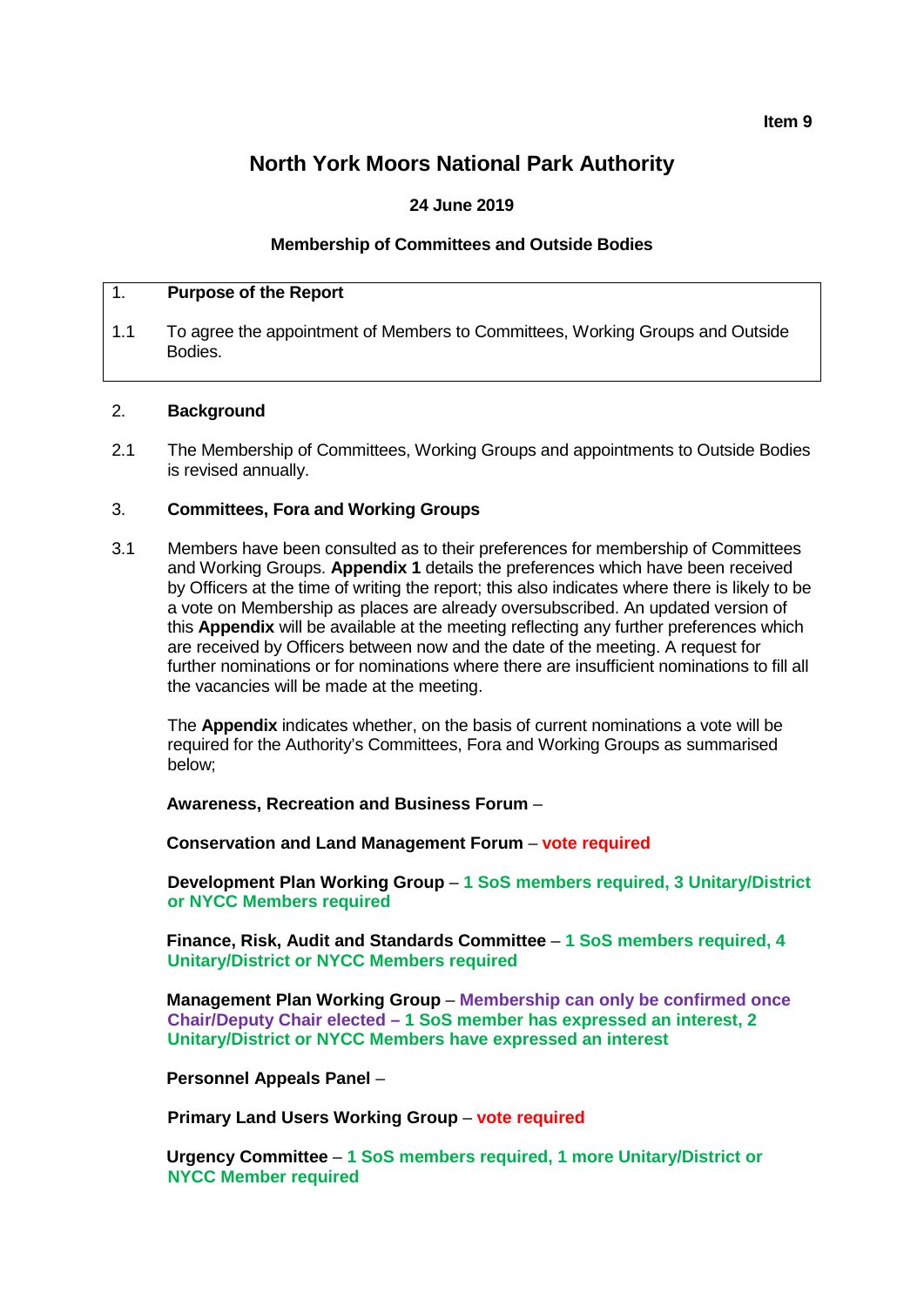- 3.2 For reference, details of committee incumbents in 2018/19 can be found at **Appendix 2**
- 3.3 Chief Executives Review Group The Chair, Deputy Chair of the Authority and Chair of FRASC are automatically members of this group.

#### 4. **Authority Representation on Outside Bodies**

4.1 Members will need to decide which Members to appoint to the outside bodies listed in the document attached at **Appendix 3,** which also details Members expressed preferences to date.

#### 5. **Recommendation**

- 5.1 That
	- a. Members determine membership of the Committees, Fora and Working Groups
	- b. The Authority's representation on outside bodies listed in **Appendix 3** should also be determined.

Contact Officer Vanessa Burgess Committees Officer Tel No 01439 770657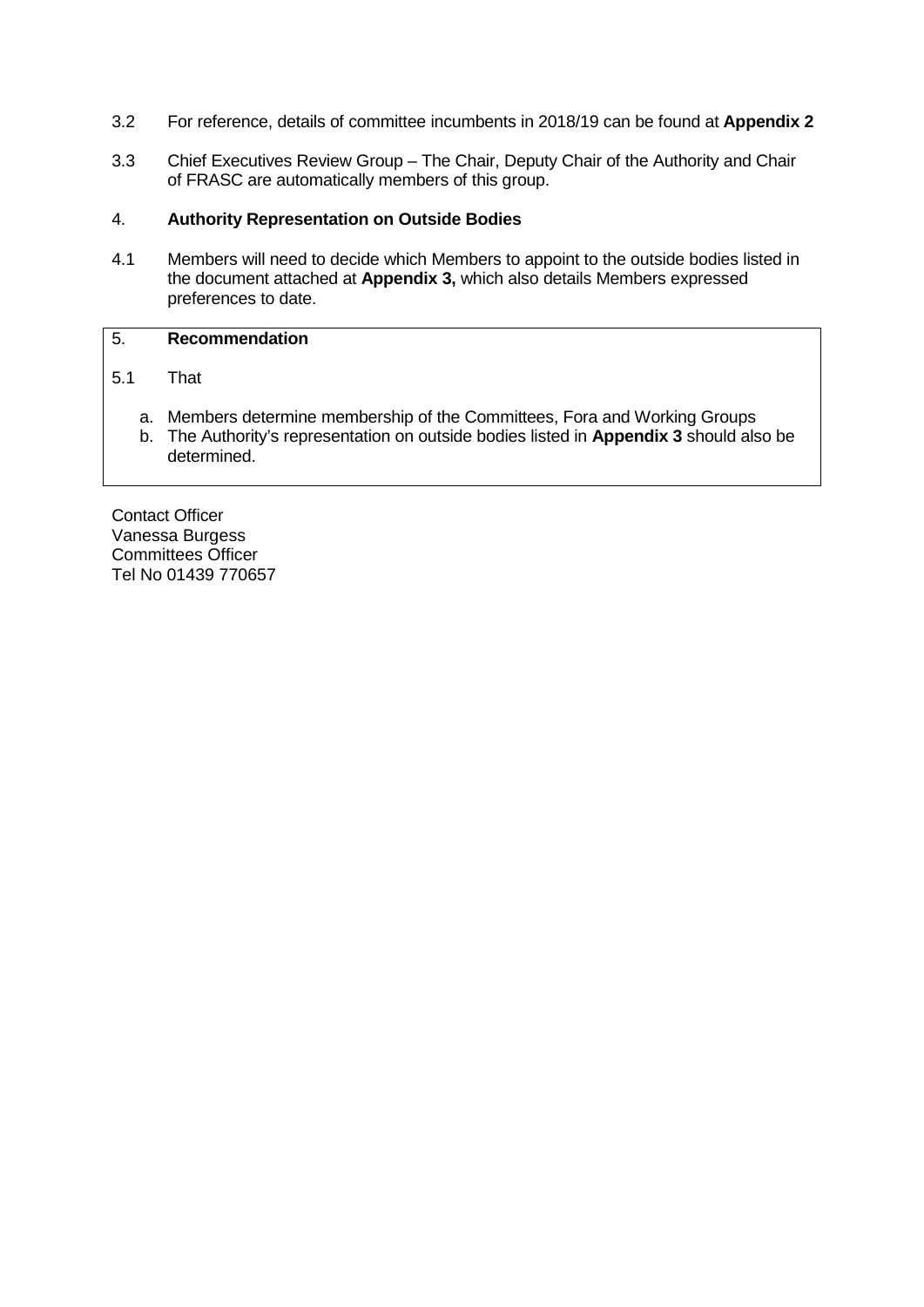### **Awareness, Recreation and Business Forum**

## **Membership**

|                         | <b>Secretary Of State</b>           | <b>Secretary Of State</b><br>(Parish) | <b>Unitary/District</b>               | <b>NYCC</b>       |
|-------------------------|-------------------------------------|---------------------------------------|---------------------------------------|-------------------|
| <b>Names</b>            | <b>Ms Oswald</b><br><b>Mr Scott</b> | <b>Mrs Dent</b>                       | <b>Mrs Frank</b><br><b>Mr Pearson</b> | <b>Mr Jeffels</b> |
|                         |                                     |                                       |                                       |                   |
| <b>No Of Members</b>    | っ                                   |                                       |                                       |                   |
|                         |                                     |                                       |                                       |                   |
| <b>Total Membership</b> |                                     | 6                                     |                                       |                   |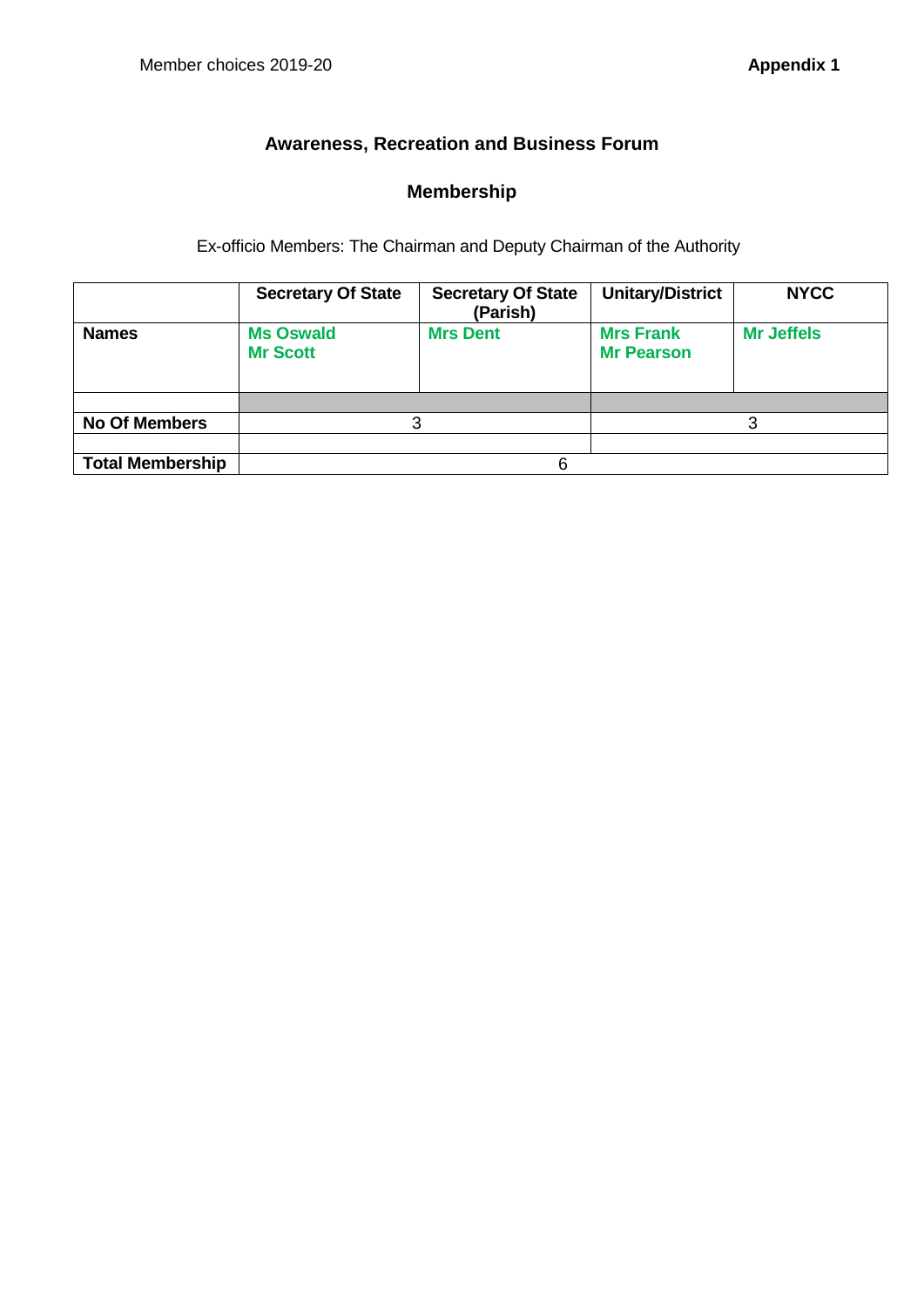### **Conservation and Land Management Forum**

## **Membership**

|                         | <b>Secretary Of State</b>                               | <b>Secretary Of State</b><br>(Parish) | <b>Unitary/District</b>                                   | <b>NYCC</b> |
|-------------------------|---------------------------------------------------------|---------------------------------------|-----------------------------------------------------------|-------------|
| <b>Names</b>            | <b>Ms Fisher</b><br><b>Mr James</b><br><b>Mr Walker</b> | <b>Mrs Dent</b>                       | <b>Mr Hugill</b><br><b>Mrs Frank</b><br><b>Mr Pearson</b> |             |
|                         |                                                         |                                       |                                                           |             |
| <b>No Of Members</b>    |                                                         |                                       |                                                           |             |
|                         | vote required                                           |                                       |                                                           |             |
| <b>Total Membership</b> |                                                         | 6                                     |                                                           |             |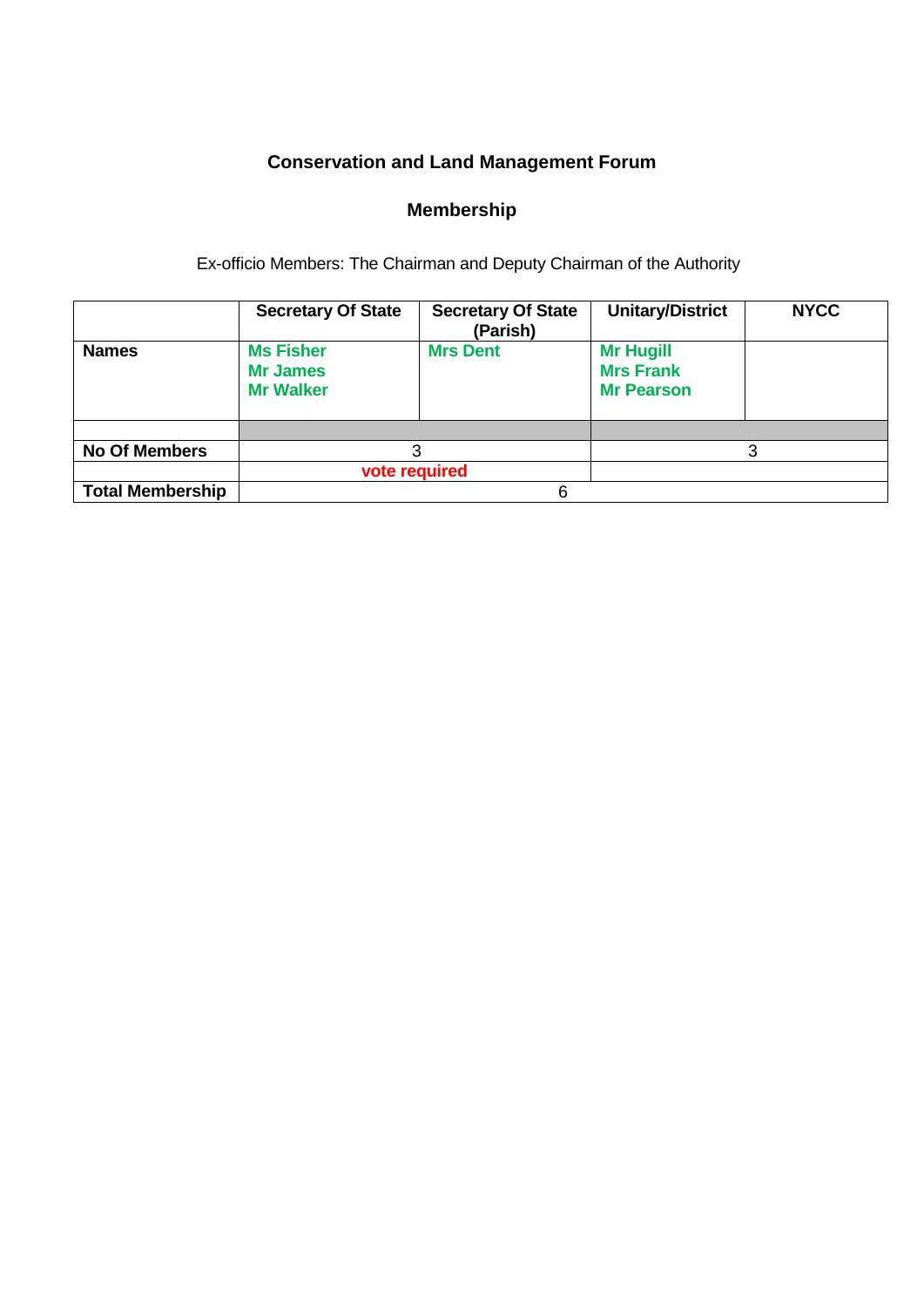# **Development Plan Working Group**

## **Membership**

Ex-Officio Members: The Chairman and Deputy Chairman of the Authority and Chair of Planning **Committee** 

|                         | <b>Secretary Of State</b>                               | <b>Secretary Of State</b><br>(Parish)                                       | <b>Unitary/District</b> | <b>NYCC</b>        |  |
|-------------------------|---------------------------------------------------------|-----------------------------------------------------------------------------|-------------------------|--------------------|--|
| <b>Names</b>            | <b>Ms Fisher</b><br><b>Mr Scott</b><br><b>Mr Walker</b> |                                                                             | <b>Mr Pearson</b>       | <b>Mrs Patmore</b> |  |
|                         |                                                         |                                                                             |                         |                    |  |
| <b>No Of Members</b>    | 5                                                       |                                                                             |                         |                    |  |
|                         | 3 more members required<br>1 more member required       |                                                                             |                         |                    |  |
| <b>Total Membership</b> |                                                         |                                                                             |                         |                    |  |
| Quorum                  |                                                         | 3 (includes at least one Secretary of State and one Local Authority Member) |                         |                    |  |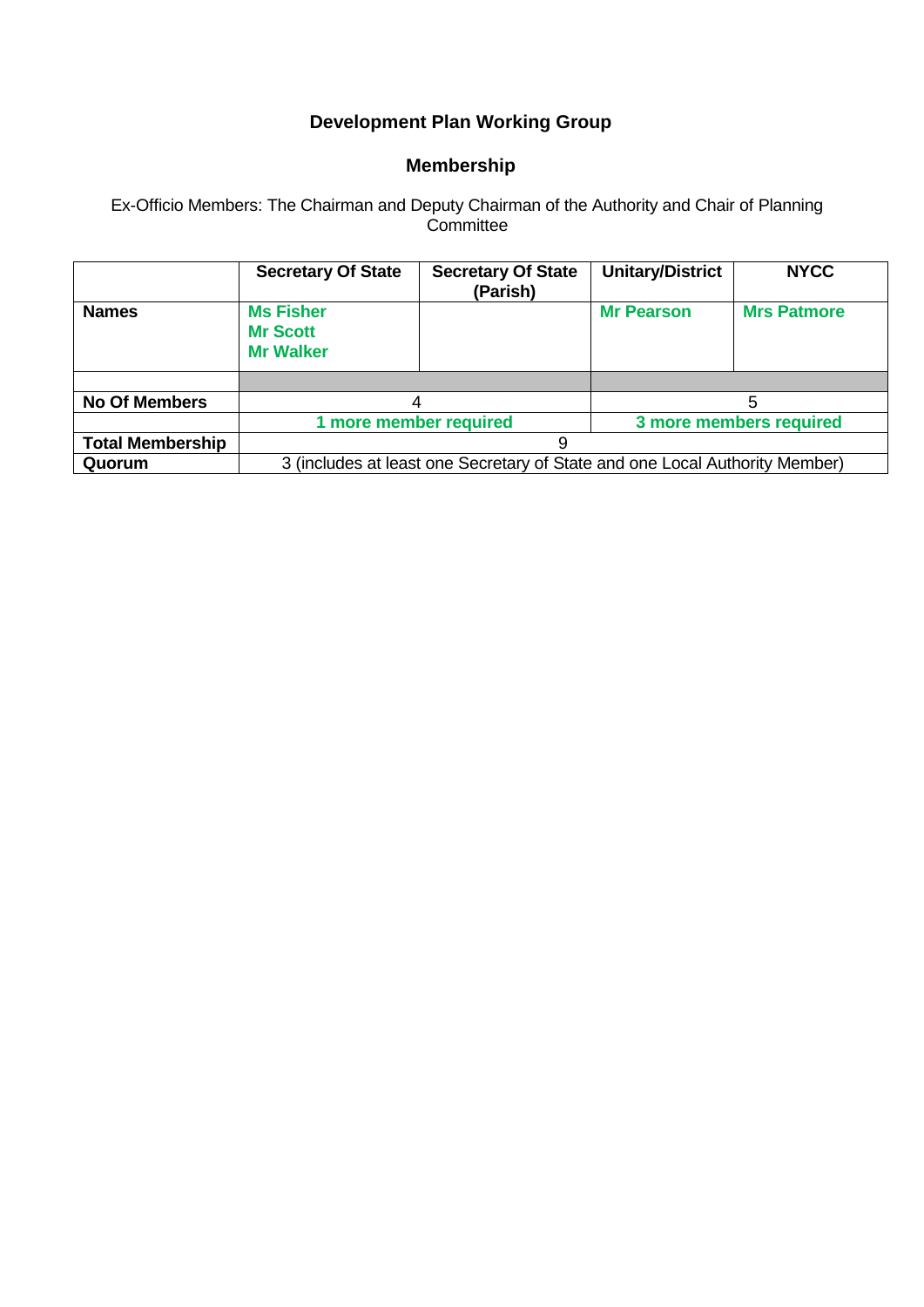# **Finance, Risk, Audit and Standards Committee**

# **Membership**

|                         | <b>Secretary Of State</b>                              | <b>Secretary Of State</b><br>(Parish)                                       | <b>Unitary/District</b> | <b>NYCC</b>        |  |
|-------------------------|--------------------------------------------------------|-----------------------------------------------------------------------------|-------------------------|--------------------|--|
| <b>Names</b>            | <b>Mr James</b><br><b>Mr Scott</b><br><b>Mr Walker</b> |                                                                             |                         | <b>Mrs Patmore</b> |  |
|                         |                                                        |                                                                             |                         |                    |  |
| <b>No Of Members</b>    |                                                        |                                                                             |                         |                    |  |
|                         | 4 more members required<br>1 more members required     |                                                                             |                         |                    |  |
| <b>Total Membership</b> |                                                        |                                                                             |                         |                    |  |
| Quorum                  |                                                        | 5 (includes at least one Secretary of State and one Local Authority Member) |                         |                    |  |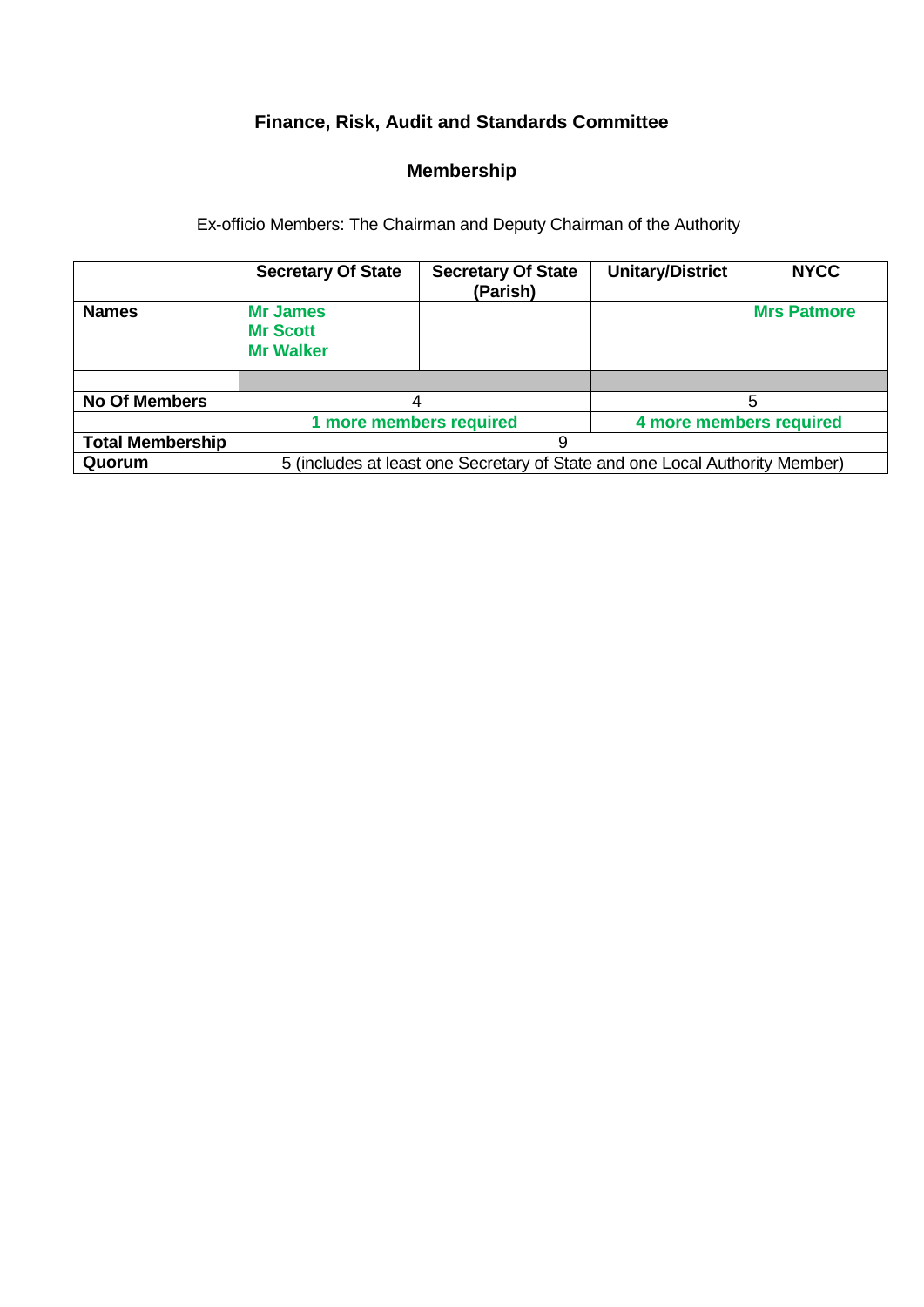# **Management Plan Working Group**

|                                   | <b>Secretary Of State</b>                                               | <b>Secretary Of State</b><br>(Parish) | <b>Unitary/District</b>                                                     | <b>NYCC</b> |  |
|-----------------------------------|-------------------------------------------------------------------------|---------------------------------------|-----------------------------------------------------------------------------|-------------|--|
| <b>Names</b>                      | <b>Ms Fisher</b>                                                        |                                       | <b>Mr Pearson</b>                                                           |             |  |
|                                   |                                                                         |                                       |                                                                             |             |  |
| No: of Members                    | 3                                                                       |                                       | 4                                                                           |             |  |
|                                   | 1 member has expressed an interest                                      |                                       | 2 members have expressed an interest                                        |             |  |
| <b>Total</b><br><b>Membership</b> | ***5 Members plus the Chair and Deputy Chair of the Authority = 7 Total |                                       |                                                                             |             |  |
| Quorum                            |                                                                         |                                       | 3 (includes at least one Secretary of State and one Local Authority Member) |             |  |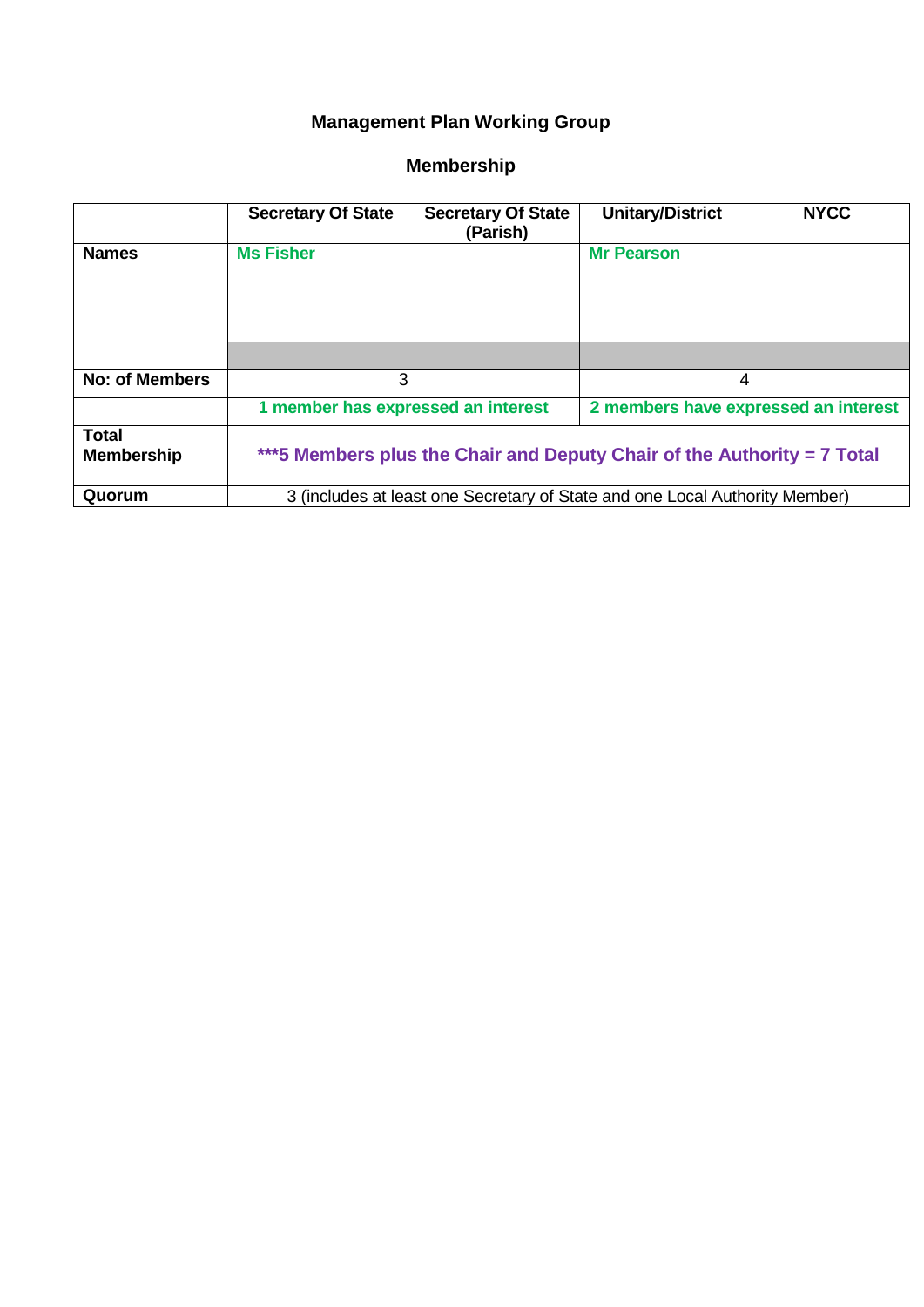# **Personnel Appeals Panel**

|                         | <b>Secretary Of State</b>            | <b>Secretary Of State</b><br>(Parish)                                       | <b>Unitary/District</b> | <b>NYCC</b>        |  |
|-------------------------|--------------------------------------|-----------------------------------------------------------------------------|-------------------------|--------------------|--|
| <b>Names</b>            | <b>Ms Oswald</b><br><b>Mr Walker</b> |                                                                             | <b>Mr Pearson</b>       | <b>Mrs Patmore</b> |  |
|                         |                                      |                                                                             |                         |                    |  |
| <b>No Of Members</b>    |                                      |                                                                             |                         |                    |  |
|                         |                                      |                                                                             |                         |                    |  |
| <b>Total Membership</b> | 4                                    |                                                                             |                         |                    |  |
| Quorum                  |                                      | 3 (includes at least one Secretary of State and one Local Authority Member) |                         |                    |  |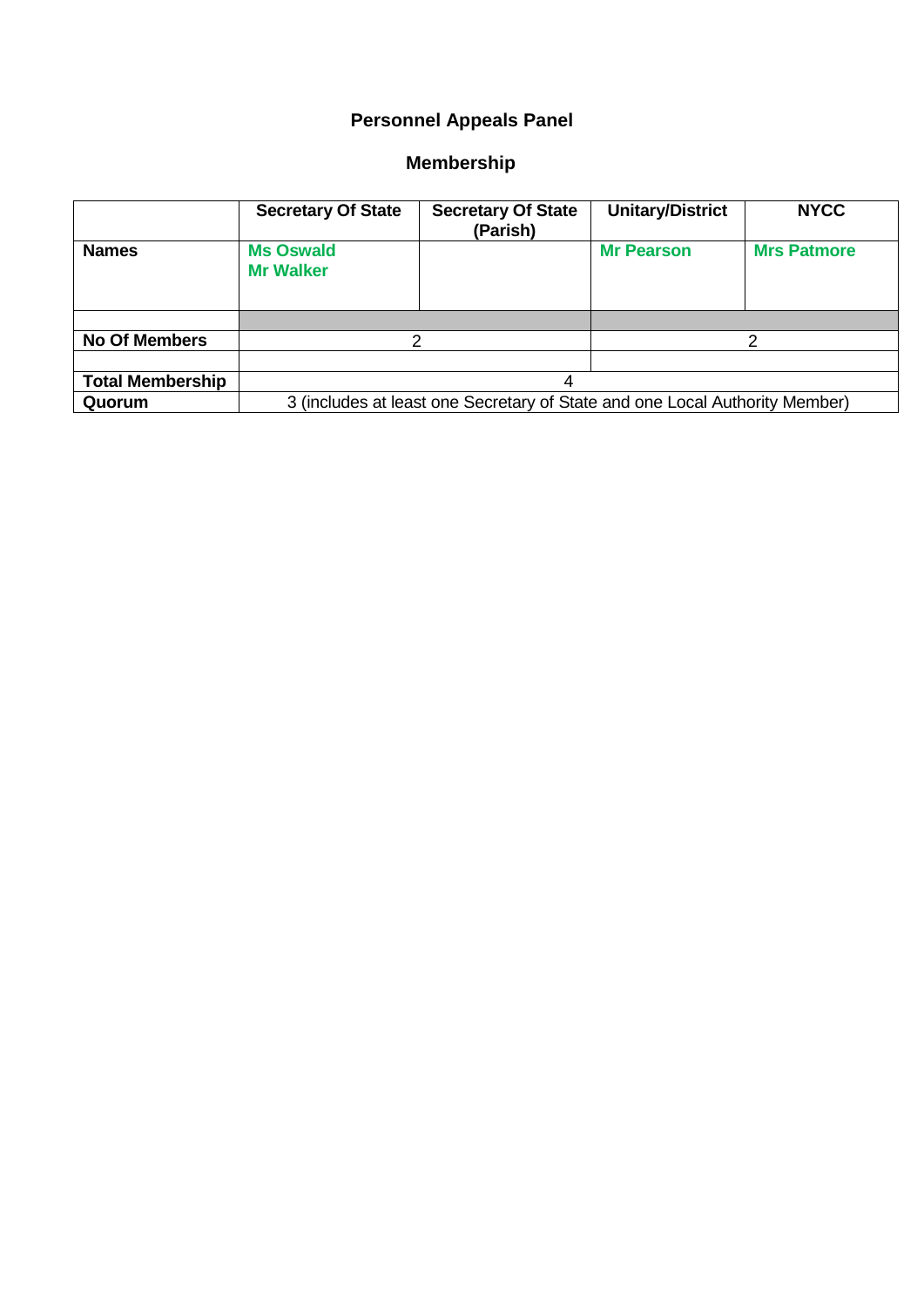## **Primary Land Users Working Group**

### **Authority Membership**

Ex-Officio Members: The Chairman and Deputy Chairman of the Authority and Chair of Conservation and Land Management Forum

|                      | <b>Secretary Of State</b> | <b>Secretary Of State</b><br>(Parish) | <b>Unitary/District</b>                                   | <b>NYCC</b>                               |
|----------------------|---------------------------|---------------------------------------|-----------------------------------------------------------|-------------------------------------------|
| <b>Names</b>         | <b>Ms Fisher</b>          | <b>Mrs Dent</b>                       | <b>Mr Hugill</b><br><b>Mrs Frank</b><br><b>Mr Pearson</b> | <b>Mr Jeffels</b><br><b>Mrs Moorhouse</b> |
|                      |                           |                                       |                                                           |                                           |
| <b>No Of Members</b> |                           |                                       |                                                           |                                           |
|                      |                           | vote required                         |                                                           |                                           |
| <b>Total</b>         |                           | 6                                     |                                                           |                                           |
| <b>Membership</b>    |                           |                                       |                                                           |                                           |

Other Bodies Represented:

| <b>Black Faced Sheep Breeders Assoc</b>     | National Gamekeepers Assoc        |   |
|---------------------------------------------|-----------------------------------|---|
| <b>Country Land &amp; Business Assoc</b>    | <b>National Trust</b>             |   |
| <b>Confederation of Forest Industries</b>   | Natural England                   | 2 |
| <b>Defence Estates</b>                      | <b>NFU North East</b>             |   |
| <b>Environment Agency</b>                   | NFU North Riding and Durham       | 2 |
| <b>Forest Services</b>                      | <b>Royal Forestry Society</b>     |   |
| <b>Public Forest Estate</b>                 | <b>Yorkshire Esk Rivers Trust</b> |   |
| <b>Game and Wildlife Conservation Trust</b> | <b>Yorkshire Wildlife Trust</b>   |   |
| <b>Moorland Association</b>                 |                                   |   |

No of Representatives No of Representatives

| National Gamekeepers Assoc        |   |
|-----------------------------------|---|
| <b>National Trust</b>             | 1 |
| Natural England                   | 2 |
| <b>NFU North East</b>             | 1 |
| NFU North Riding and Durham       | 2 |
| <b>Royal Forestry Society</b>     | 1 |
| <b>Yorkshire Esk Rivers Trust</b> | 1 |
| <b>Yorkshire Wildlife Trust</b>   | 1 |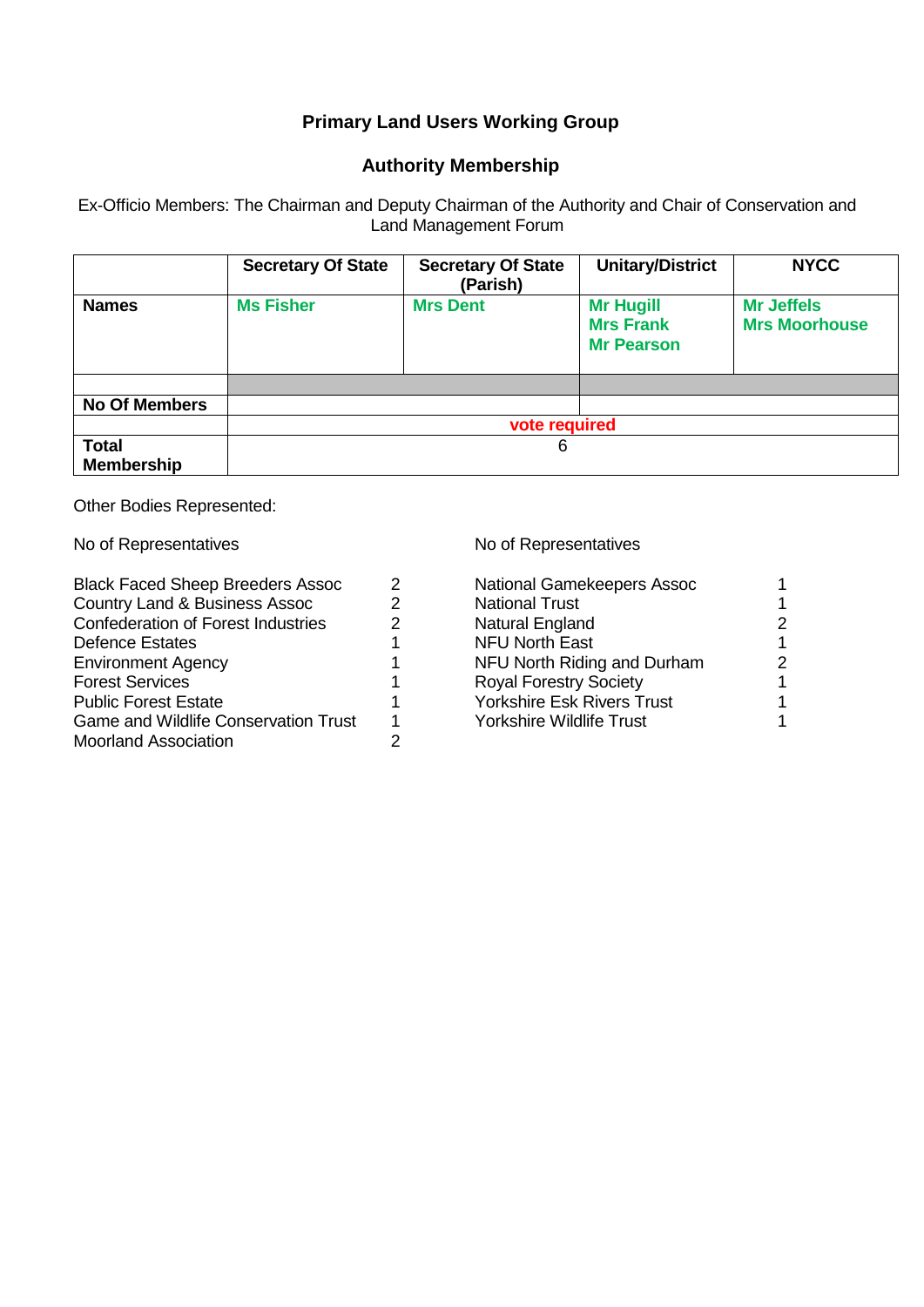# **Urgency Committee**

## **Membership**

|                         | <b>Secretary Of State</b>                        | <b>Secretary Of State</b><br>(Parish)                                       | <b>Unitary/District</b> | <b>NYCC</b>        |  |
|-------------------------|--------------------------------------------------|-----------------------------------------------------------------------------|-------------------------|--------------------|--|
| <b>Names</b>            | <b>Mr Walker</b>                                 |                                                                             |                         | <b>Mrs Patmore</b> |  |
|                         |                                                  |                                                                             |                         |                    |  |
| <b>No Of Members</b>    |                                                  |                                                                             |                         |                    |  |
|                         | 1 more member required<br>1 more member required |                                                                             |                         |                    |  |
| <b>Total Membership</b> |                                                  |                                                                             |                         |                    |  |
| Quorum                  |                                                  | 3 (includes at least one Secretary of State and one Local Authority Member) |                         |                    |  |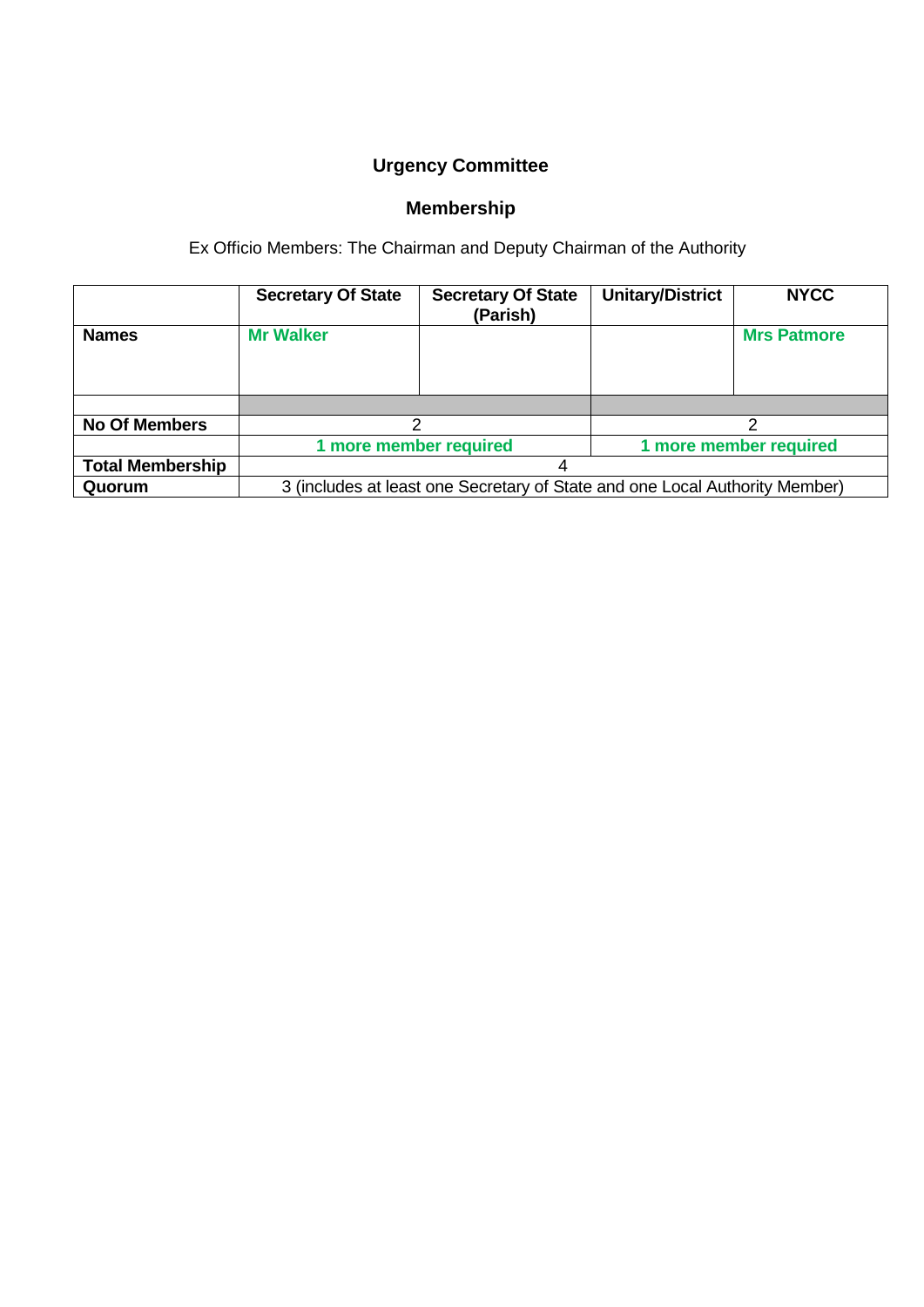### **Finance, Risk, Audit and Standards Committee**

### **Membership**

|                         | <b>Secretary Of State</b>           | <b>Secretary Of State</b><br>(Parish)                                       | <b>Unitary/District</b>                  | <b>NYCC</b>                      |  |
|-------------------------|-------------------------------------|-----------------------------------------------------------------------------|------------------------------------------|----------------------------------|--|
| <b>Names</b>            | <b>Mr Scott</b><br><b>Mr Walker</b> | Mr Sanderson<br>Mr Bowes                                                    | Dr Massey<br><b>Mr Bailey</b><br>Mr Dick | <b>Mrs Patmore</b><br>Mr Parsons |  |
|                         |                                     |                                                                             |                                          |                                  |  |
| <b>No Of Members</b>    | 5<br>4                              |                                                                             |                                          |                                  |  |
|                         |                                     |                                                                             |                                          |                                  |  |
| <b>Total Membership</b> | 9                                   |                                                                             |                                          |                                  |  |
| Quorum                  |                                     | 5 (includes at least one Secretary of State and one Local Authority Member) |                                          |                                  |  |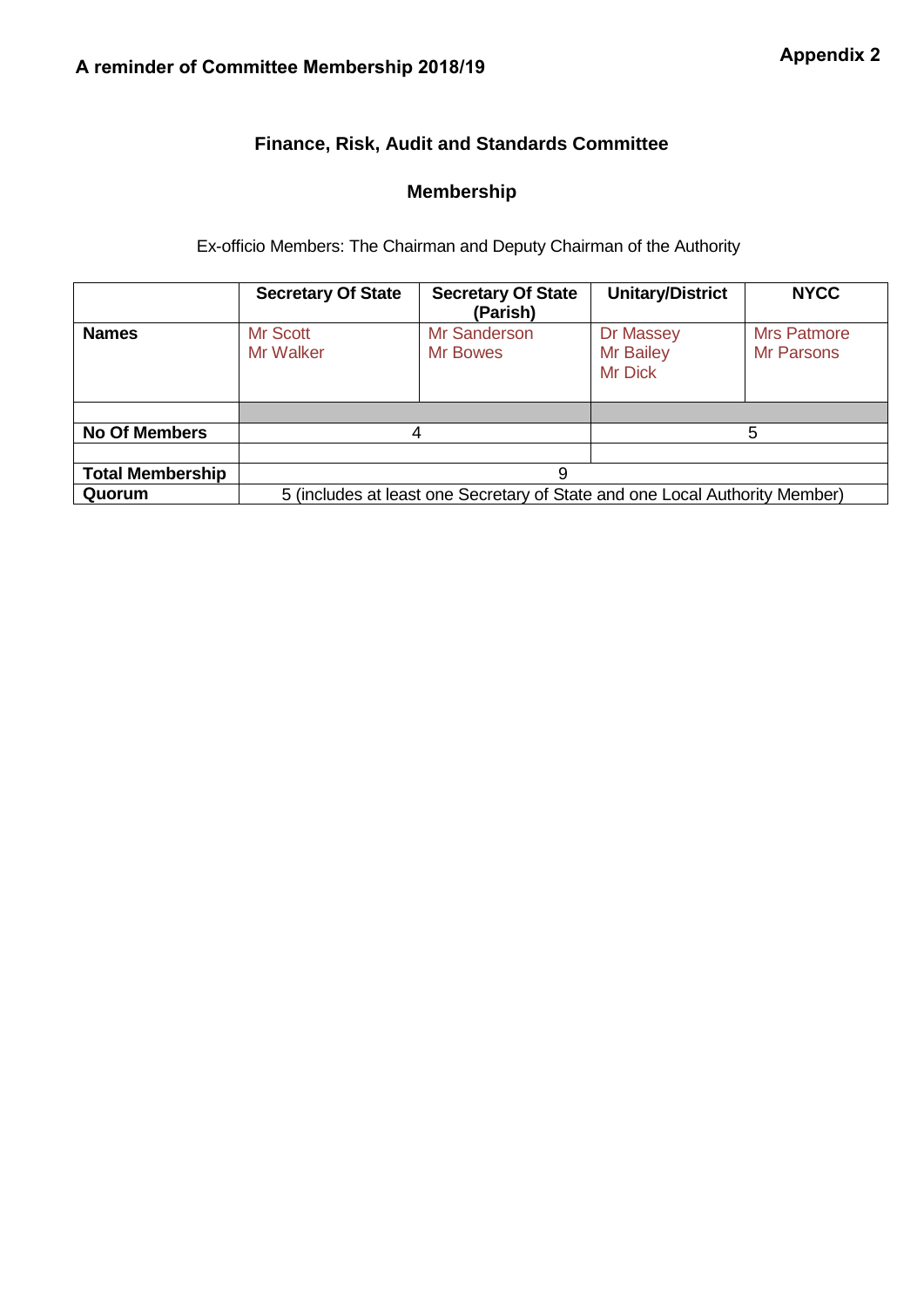# **Conservation and Land Management Forum**

# **Membership**

|                         | <b>Secretary Of State</b> | <b>Secretary Of State</b><br>(Parish) | <b>Unitary/District</b>                                    | <b>NYCC</b> |
|-------------------------|---------------------------|---------------------------------------|------------------------------------------------------------|-------------|
| <b>Names</b>            | <b>Ms Fisher</b>          | <b>Mr Atkinson</b><br>Mr Sanderson    | <b>Mr Coulson</b><br><b>Mr Pearson</b><br><b>Mrs Frank</b> |             |
|                         |                           |                                       |                                                            |             |
| <b>No Of Members</b>    | 3                         |                                       |                                                            |             |
|                         |                           |                                       |                                                            |             |
| <b>Total Membership</b> |                           | 6                                     |                                                            |             |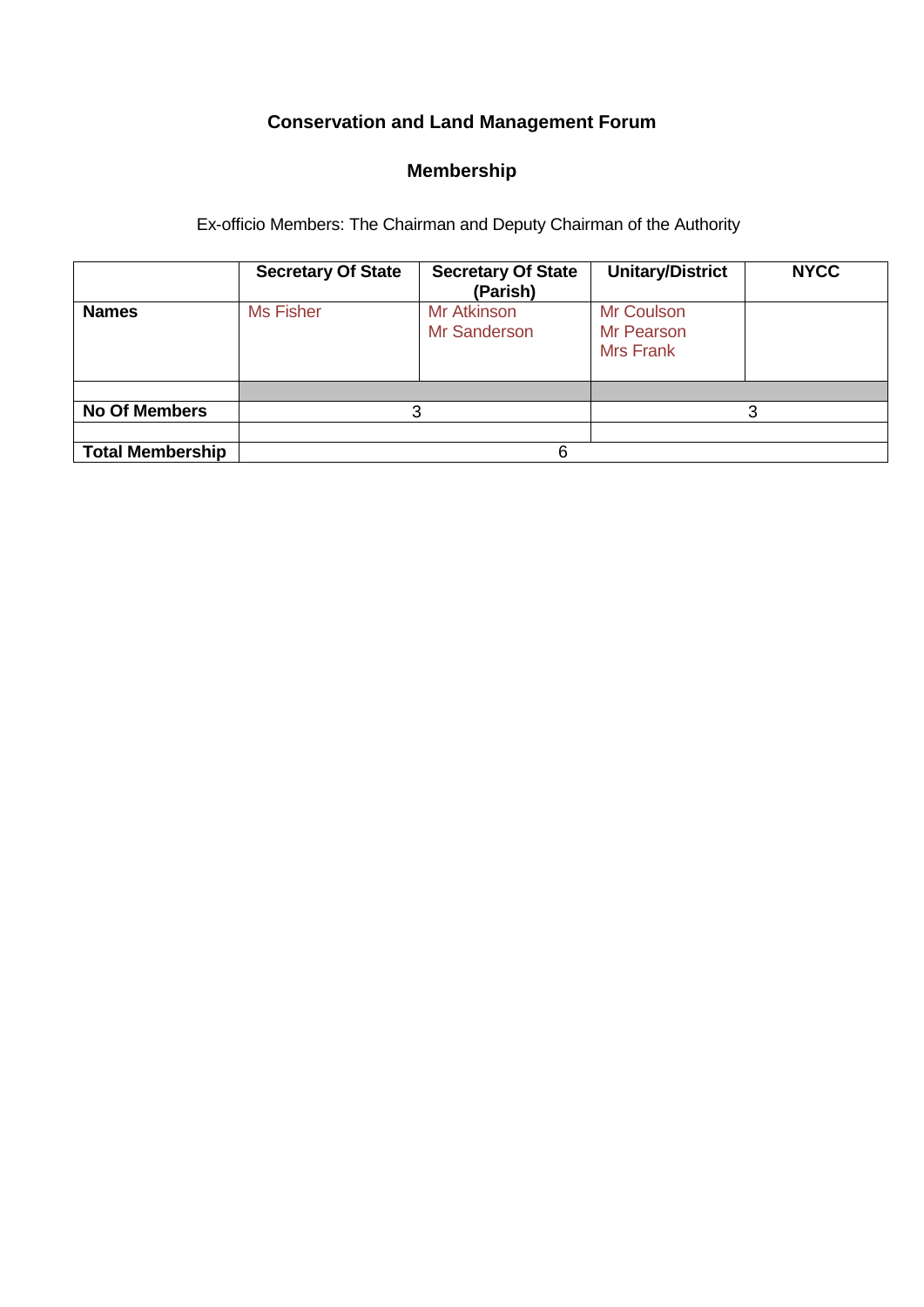### **Awareness, Recreation and Business Forum**

### **Membership**

|                         | <b>Secretary Of State</b>           | <b>Secretary Of State</b><br>(Parish) | <b>Unitary/District</b> | <b>NYCC</b>                        |
|-------------------------|-------------------------------------|---------------------------------------|-------------------------|------------------------------------|
| <b>Names</b>            | <b>Mr Scott</b><br><b>Ms Oswald</b> | Mrs Dent                              | Mr Hugill               | Mr Jeffels<br><b>Mrs Moorhouse</b> |
|                         |                                     |                                       |                         |                                    |
| <b>No Of Members</b>    | ว                                   |                                       |                         |                                    |
|                         |                                     |                                       |                         |                                    |
| <b>Total Membership</b> |                                     |                                       |                         |                                    |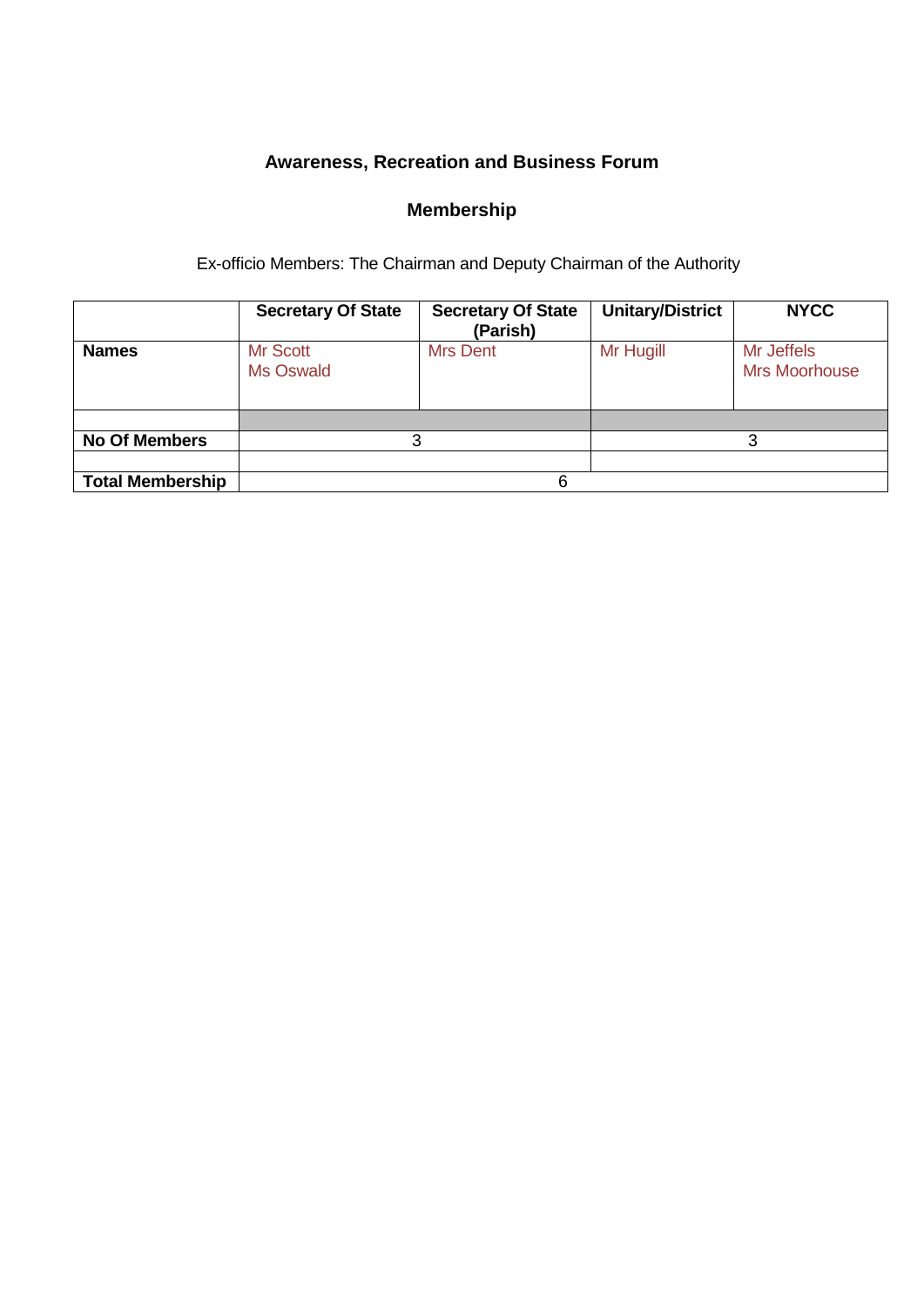# **Urgency Committee**

## **Membership**

|                         | <b>Secretary Of State</b>                                                   | <b>Secretary Of State</b><br>(Parish) | <b>Unitary/District</b> | <b>NYCC</b>        |
|-------------------------|-----------------------------------------------------------------------------|---------------------------------------|-------------------------|--------------------|
| <b>Names</b>            | <b>Mr Walker</b>                                                            | Mr Atkinson                           | Mr Hugill               | <b>Mrs Patmore</b> |
|                         |                                                                             |                                       |                         |                    |
| <b>No Of Members</b>    |                                                                             | າ                                     |                         | 2                  |
|                         |                                                                             |                                       |                         |                    |
| <b>Total Membership</b> | 4                                                                           |                                       |                         |                    |
| Quorum                  | 3 (includes at least one Secretary of State and one Local Authority Member) |                                       |                         |                    |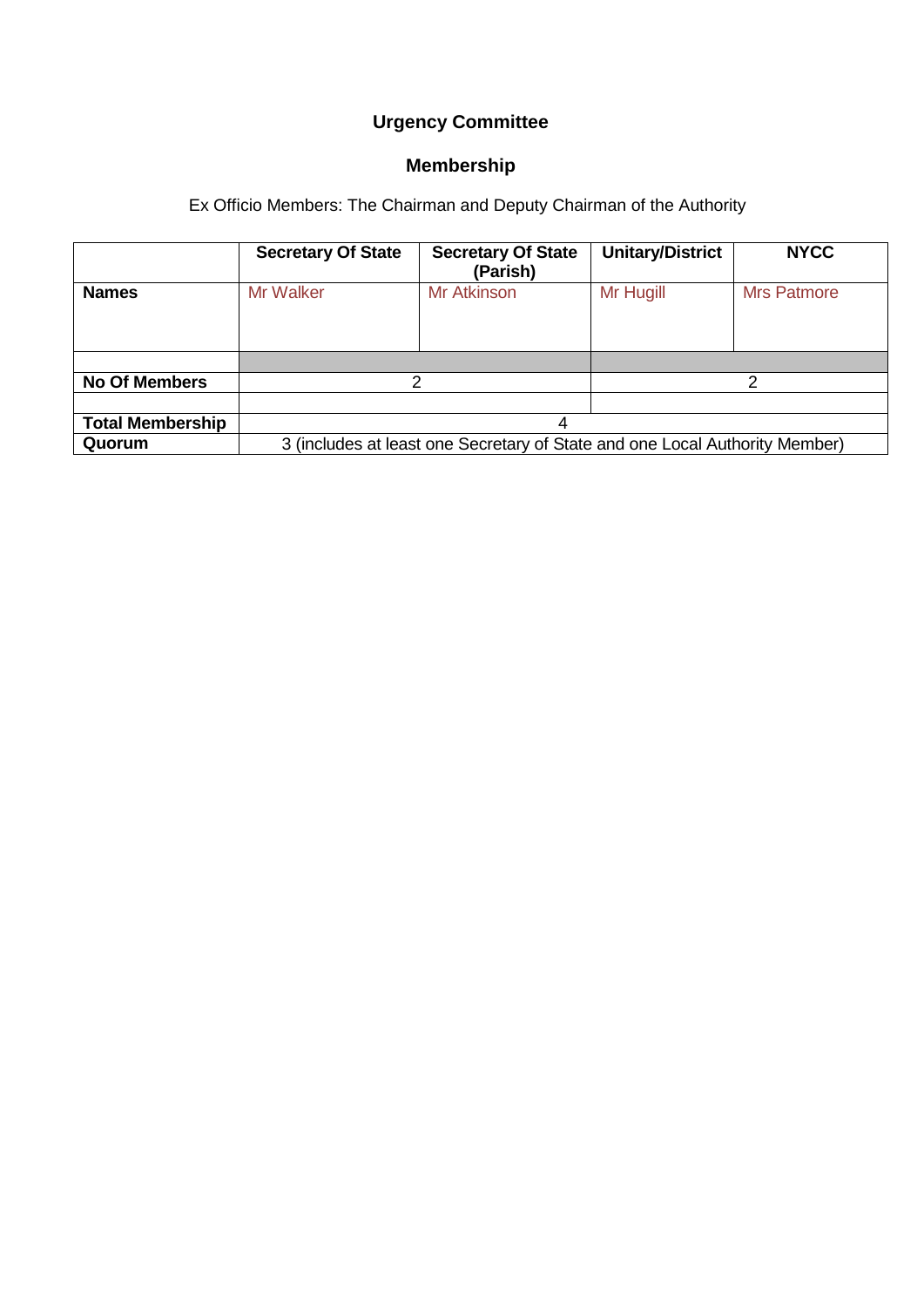# **Development Plan Working Group**

## **Membership**

Ex-Officio Members: The Chairman and Deputy Chairman of the Authority and Chair of Planning **Committee** 

|                         | <b>Secretary Of State</b>                                                   | <b>Secretary Of State</b><br>(Parish) | <b>Unitary/District</b>               | <b>NYCC</b>                                           |  |
|-------------------------|-----------------------------------------------------------------------------|---------------------------------------|---------------------------------------|-------------------------------------------------------|--|
| <b>Names</b>            | Mr Walker<br><b>Ms Fisher</b><br><b>Mr Scott</b>                            | Mr Atkinson                           | <b>Mrs Frank</b><br><b>Mr Coulson</b> | <b>Mrs Patmore</b><br><b>Mr Parsons</b><br>Mr Jeffels |  |
|                         |                                                                             |                                       |                                       |                                                       |  |
| <b>No Of Members</b>    | 5<br>4                                                                      |                                       |                                       |                                                       |  |
|                         |                                                                             |                                       |                                       |                                                       |  |
| <b>Total Membership</b> | 9                                                                           |                                       |                                       |                                                       |  |
| Quorum                  | 3 (includes at least one Secretary of State and one Local Authority Member) |                                       |                                       |                                                       |  |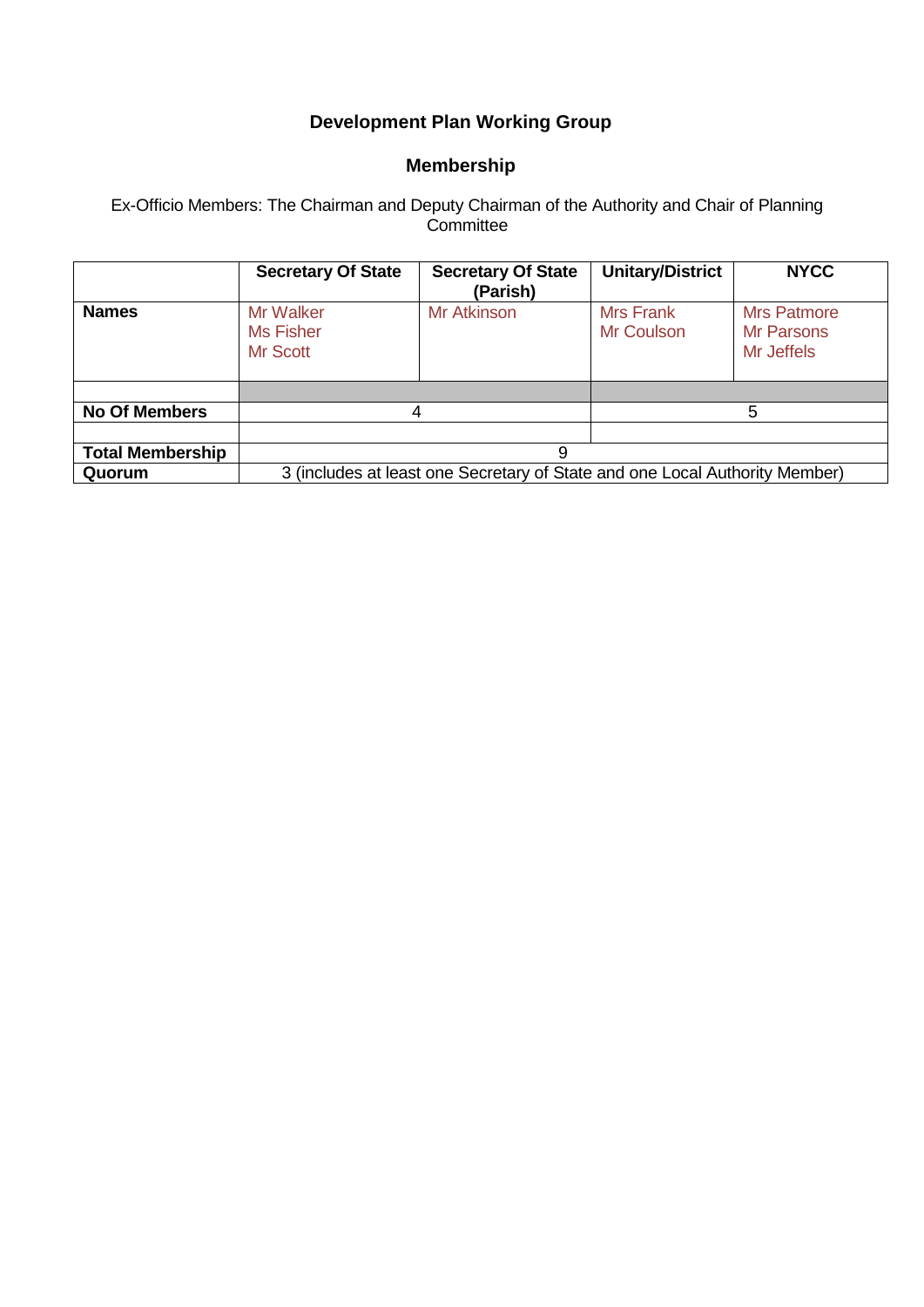# **Management Plan Working Group**

|                         | <b>Secretary Of State</b>                                                   | <b>Secretary Of State</b><br>(Parish) | <b>Unitary/District</b>                                       | <b>NYCC</b> |
|-------------------------|-----------------------------------------------------------------------------|---------------------------------------|---------------------------------------------------------------|-------------|
| <b>Names</b>            | Mr Walker<br><b>Ms Fisher</b>                                               | <b>Mr Bowes</b>                       | <b>Mr Bailey</b><br>Mr Pearson<br>Mr Dick<br><b>Mrs Frank</b> |             |
|                         |                                                                             |                                       |                                                               |             |
| <b>No: of Members</b>   | 3                                                                           |                                       | 4                                                             |             |
|                         |                                                                             |                                       |                                                               |             |
| <b>Total Membership</b> | 5 Members plus the Chair and Deputy Chair of the Authority                  |                                       |                                                               |             |
| Quorum                  | 3 (includes at least one Secretary of State and one Local Authority Member) |                                       |                                                               |             |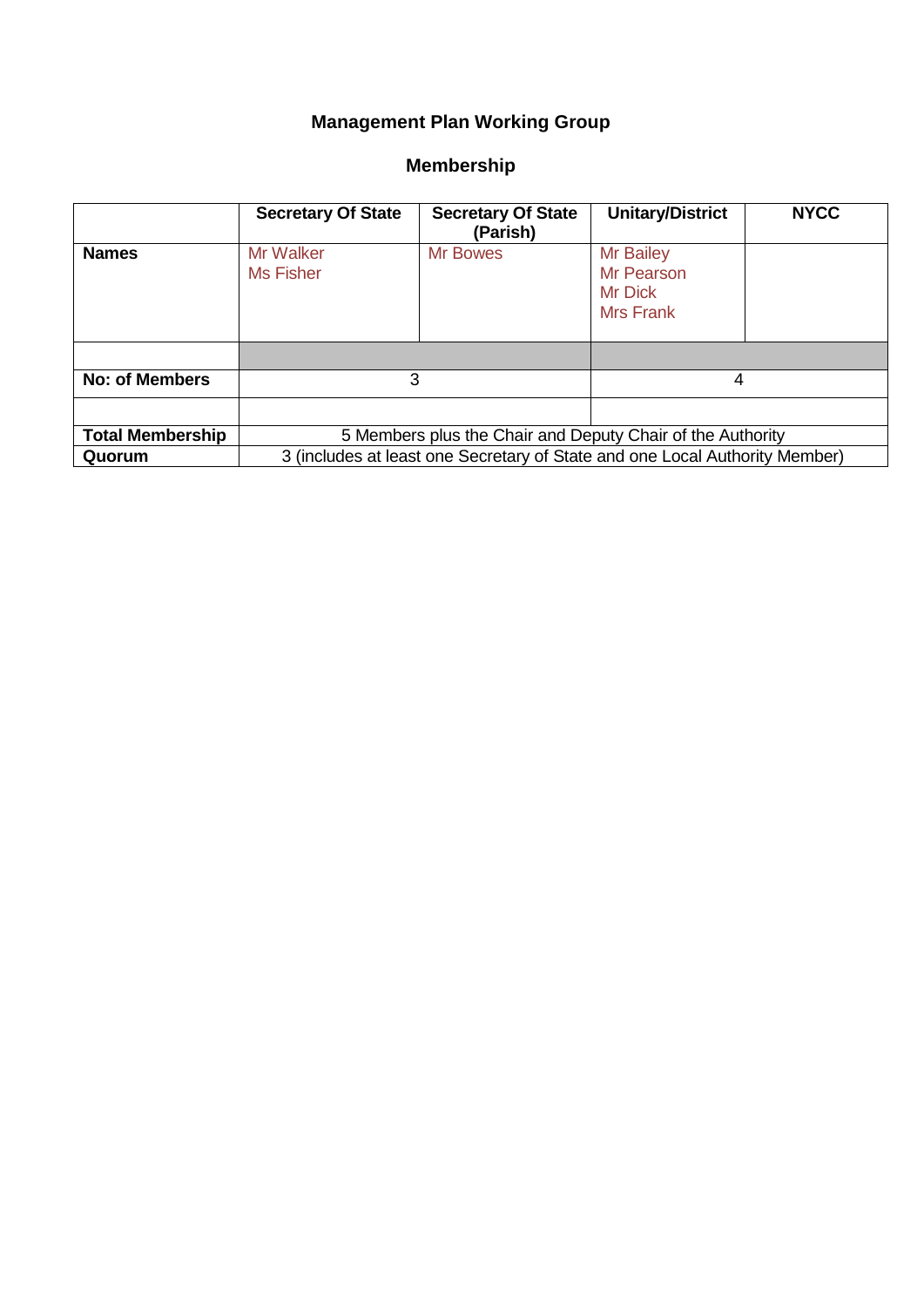# **Personnel Appeals Panel**

|                         | <b>Secretary Of State</b>                                                   | <b>Secretary Of State</b><br>(Parish) | <b>Unitary/District</b> | <b>NYCC</b>        |
|-------------------------|-----------------------------------------------------------------------------|---------------------------------------|-------------------------|--------------------|
| <b>Names</b>            | <b>Mr Walker</b>                                                            | Mr Atkinson                           | <b>Mr Pearson</b>       | <b>Mrs Patmore</b> |
|                         |                                                                             |                                       |                         |                    |
| <b>No Of Members</b>    | າ<br>っ                                                                      |                                       |                         |                    |
|                         |                                                                             |                                       |                         |                    |
| <b>Total Membership</b> | 4                                                                           |                                       |                         |                    |
| Quorum                  | 3 (includes at least one Secretary of State and one Local Authority Member) |                                       |                         |                    |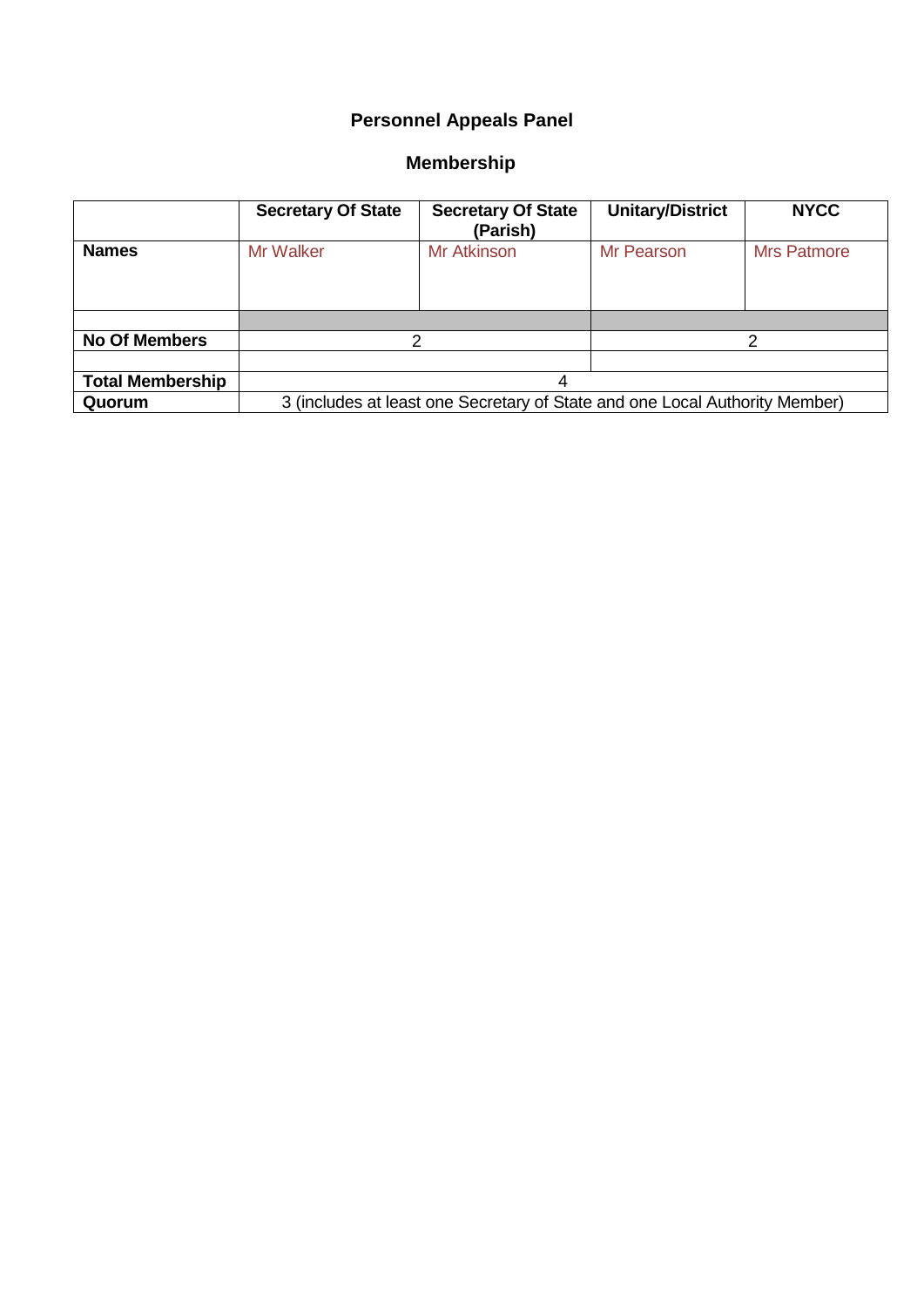## **Primary Land Users Working Group**

### **Authority Membership**

Ex-Officio Members: The Chairman and Deputy Chairman of the Authority and Chair of Conservation and Land Management Forum

|                         | <b>Secretary Of State</b> | <b>Secretary Of State</b><br>(Parish)                        | <b>Unitary/District</b>                            | <b>NYCC</b> |
|-------------------------|---------------------------|--------------------------------------------------------------|----------------------------------------------------|-------------|
| <b>Names</b>            |                           | <b>Mr Atkinson</b><br><b>Mr Sanderson</b><br><b>Mrs Dent</b> | Mr Hugill<br><b>Mr Pearson</b><br><b>Mrs Frank</b> |             |
|                         |                           |                                                              |                                                    |             |
| <b>No Of Members</b>    | З                         |                                                              |                                                    |             |
|                         |                           |                                                              |                                                    |             |
| <b>Total Membership</b> |                           | 6                                                            |                                                    |             |

Other Bodies Represented:

| <b>Black Faced Sheep Breeders Assoc</b>     |   | National Gamekeepers Assoc        |   |
|---------------------------------------------|---|-----------------------------------|---|
| <b>Country Land &amp; Business Assoc</b>    |   | <b>National Trust</b>             |   |
| <b>Confederation of Forest Industries</b>   | 2 | Natural England                   | 2 |
| <b>Defence Estates</b>                      |   | <b>NFU North East</b>             |   |
| <b>Environment Agency</b>                   |   | NFU North Riding and Durham       | 2 |
| <b>Forest Services</b>                      |   | <b>Royal Forestry Society</b>     |   |
| <b>Public Forest Estate</b>                 |   | <b>Yorkshire Esk Rivers Trust</b> |   |
| <b>Game and Wildlife Conservation Trust</b> |   | <b>Yorkshire Wildlife Trust</b>   |   |
| <b>Moorland Association</b>                 |   |                                   |   |

No of Representatives No of Representatives

| 1 |
|---|
| 2 |
| 1 |
| 2 |
| 1 |
| 1 |
| 1 |
|   |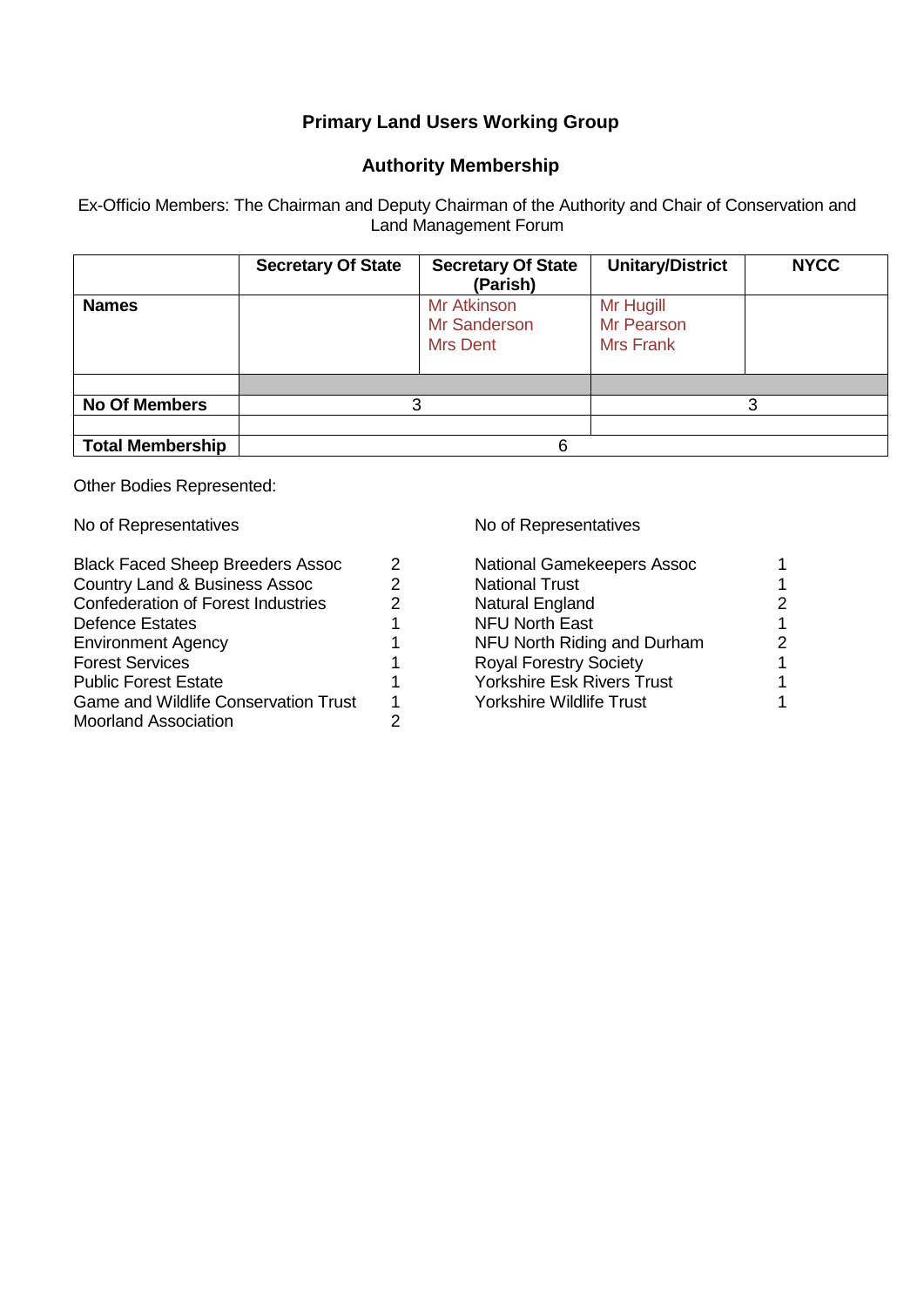#### **North York Moors National Park Authority Representation on Outside Bodies 2018/19**

- **Campaign for National Parks** (1 representative) Mr Jeffels
- **Local Access Forum** (1 representative) Mrs Moorhouse
- **Local Government North Yorkshire, York & East Riding Housing Board** (1 representative and 1 substitute) – Ms Fisher (Rep) Mr Pearson (Sub)
- **Minerals and Waste Plan – Joint Member Working Group -** (2 representative and 2 substitute) – Mrs Patmore (Rep), Ms Fisher (Rep), Mr Atkinson (Sub), Mr Pearson (Sub)
- **NYM Disability Advisory Group** (1 representative) Ms Oswald
- **RAF Fylingdales Liaison Group** (Authority Chairman, Deputy Chairman and Chair of Planning and 2 Members) – Mr Coulson, Mr Atkinson
- **Tourism Advisory Board** (1 representative) Mr Scott
- **Spatial Planning and Transport Board** (1 representative and 1 substitute) Mr Scott (Rep), Mr Pearson (Sub)
- **Welcome to Yorkshire** (1 representative) Mr Coulson